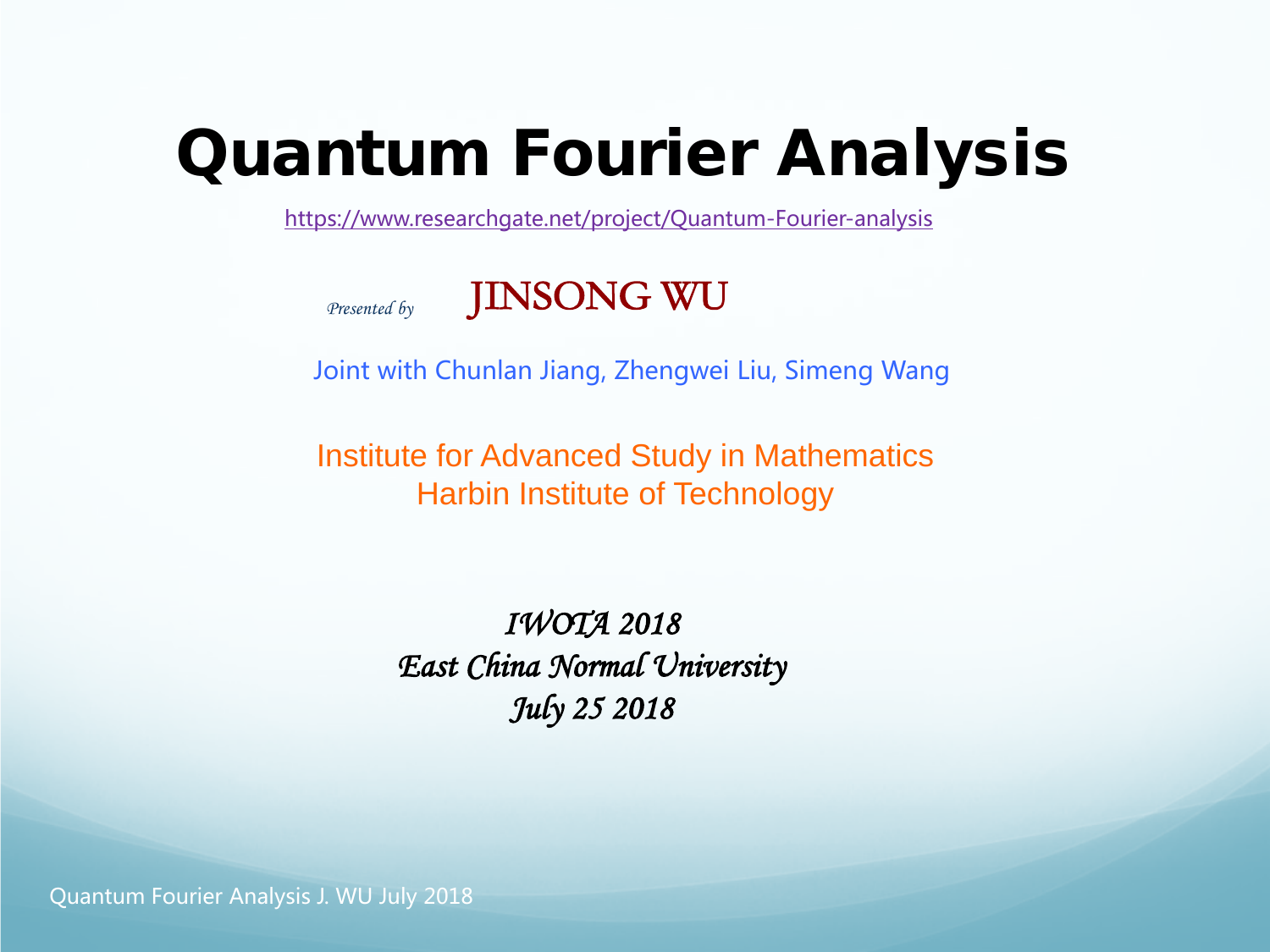| $\mathbb{R}$      | REAL LINE                     |
|-------------------|-------------------------------|
| G                 | LOCALLY COMPACT ABELIAN GROUP |
| $\mathbb K$       | <b>KAC ALGEBRA</b>            |
| $\mathbb{G}$      | LOCALLY COMPACT QUANTUM GROUP |
| $O\!\!\!\!\!\rho$ | SUBFACTOR PLANAR ALGEBRA      |
| C                 | MODULAR TENSOR CATEGORY       |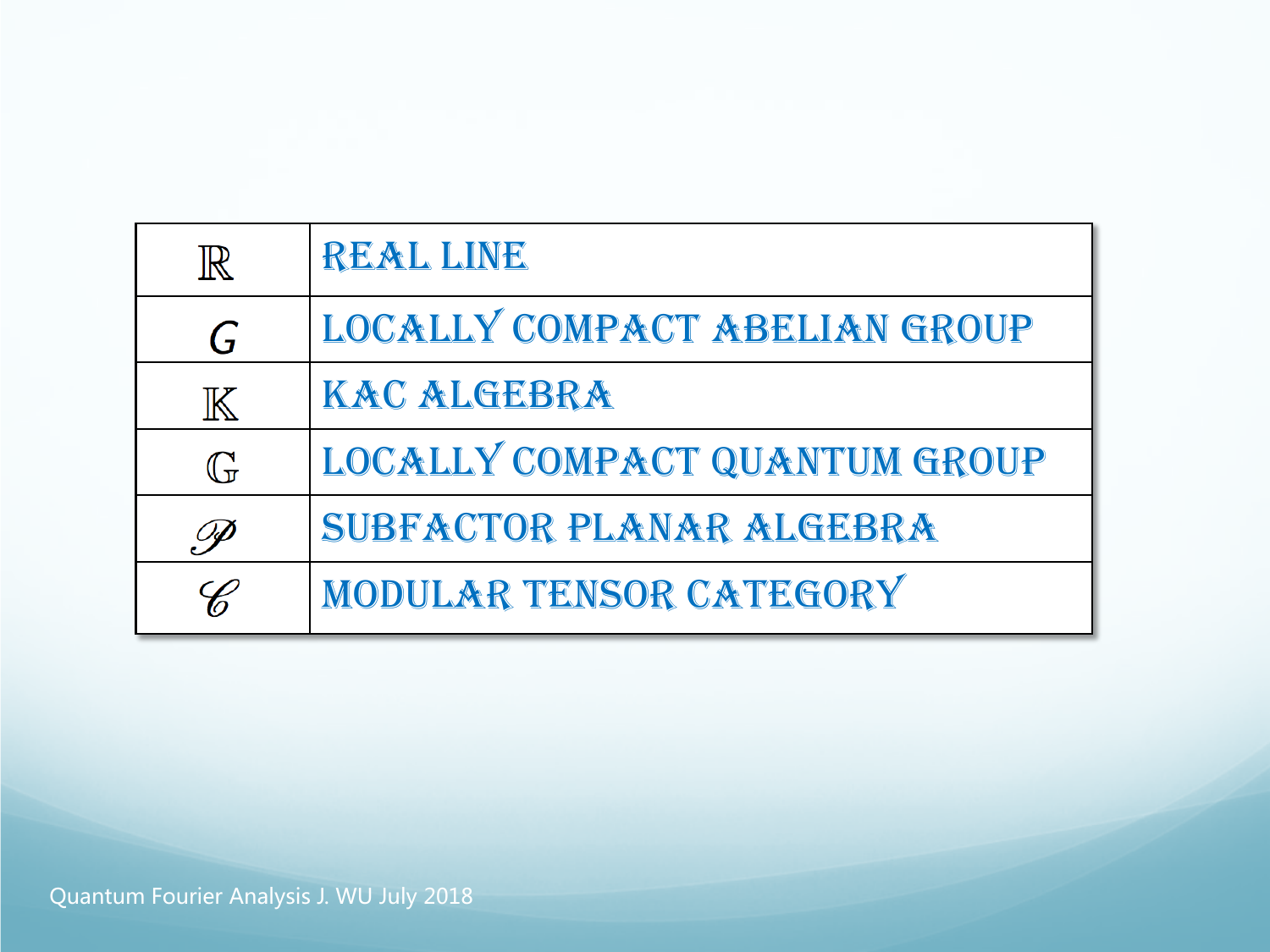|             | Element                                                               | Measure                          |
|-------------|-----------------------------------------------------------------------|----------------------------------|
| $\mathbb R$ | Function $f(s)$                                                       | Lebesque Measure ds              |
| G           | Function $f(g)$                                                       | Haar Measure dg                  |
|             | $K \mathbb{G}$ Operator $x$                                           | Haar Weight $\varphi$            |
|             | <b>Box</b><br>$\boldsymbol{n}$<br>\$<br>$\pmb{x}$<br>$\boldsymbol{n}$ | <b>Trace</b><br>$\boldsymbol{n}$ |
| C           | Homomorphism                                                          | <b>Trace</b>                     |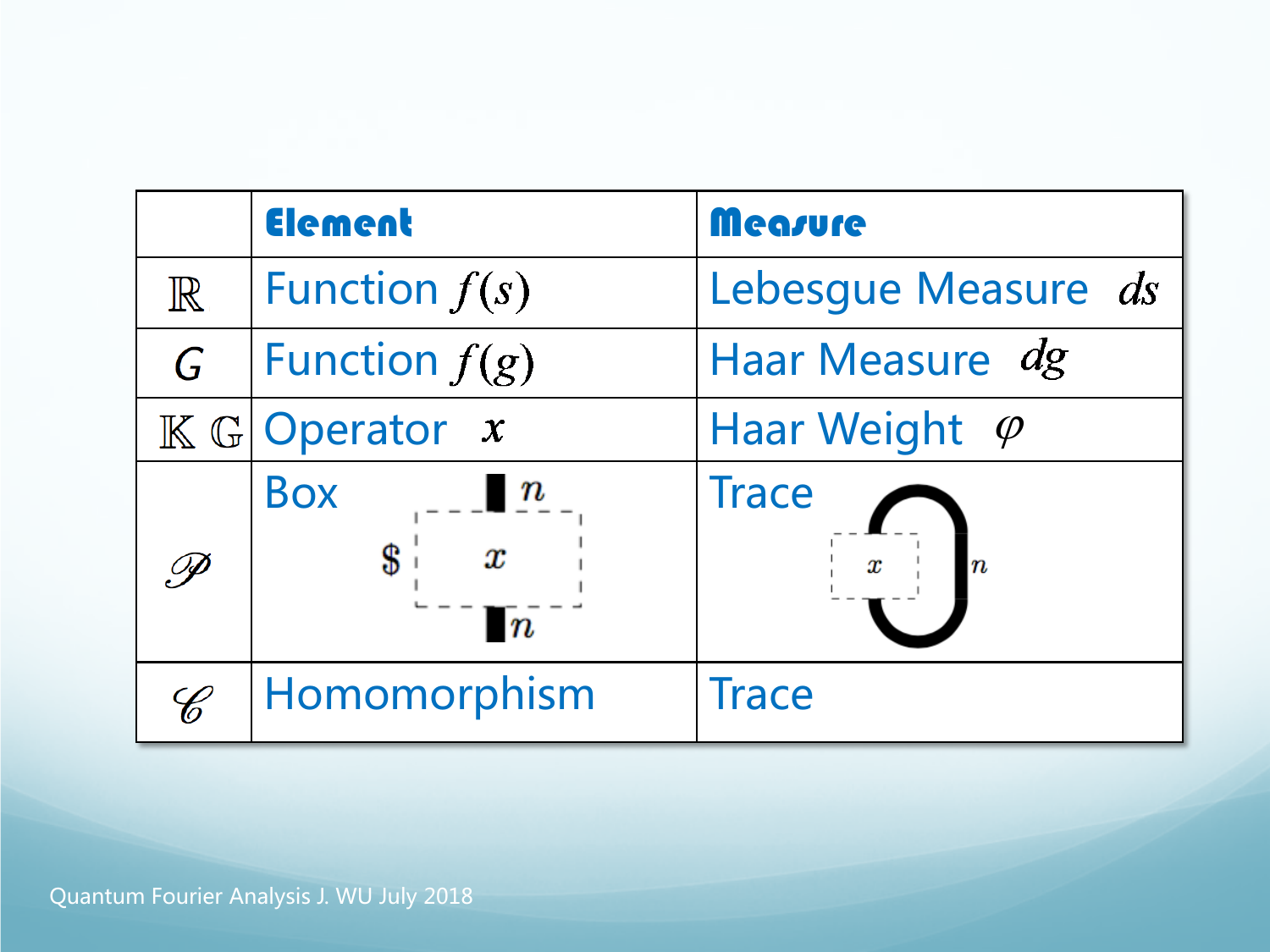|                         | <b>Fourier Transform</b>                                      |
|-------------------------|---------------------------------------------------------------|
| $\mathbb{R}$            | $f(s)e^{-2\pi i s}ds$                                         |
| G                       | $L_f$                                                         |
| $\mathbb{K} \mathbb{G}$ | $(\varphi \otimes i)((x \otimes I)W)$                         |
| Ug                      | $\vert n-\!\!\!{\lambda}$<br>\$<br>$\$\,$<br>$\boldsymbol{x}$ |
|                         | <b>S-Matrix</b>                                               |

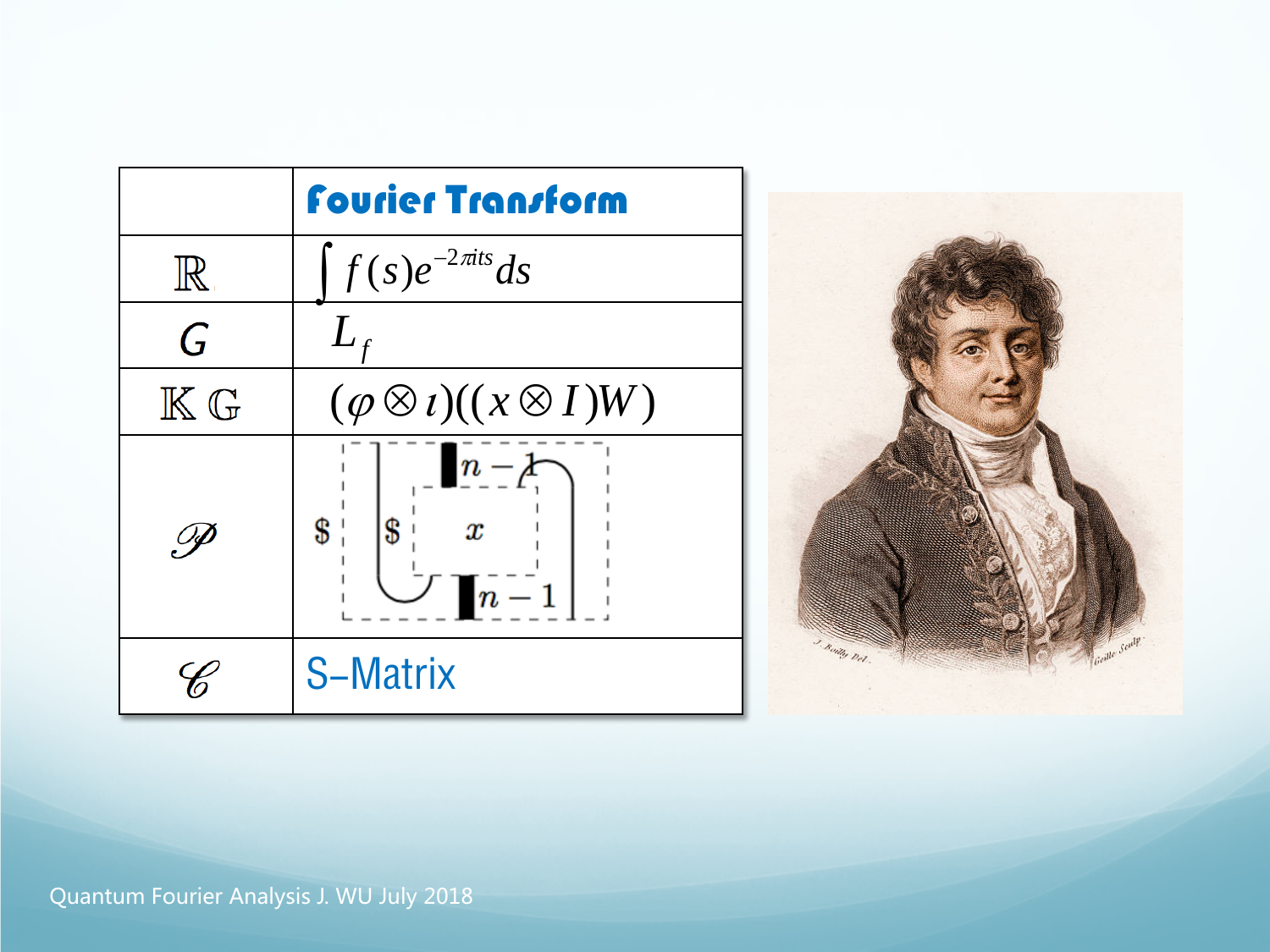|                         | <b>Convolution</b>                       |  |
|-------------------------|------------------------------------------|--|
| $\mathbb{R}$            | $f_1(s) f_2(t-s) ds$                     |  |
| G                       | $f_1(g)f_2(g^{-1}h)dg$                   |  |
| $\mathbb{K} \mathbb{G}$ | $((x\varphi)S^{-1}\otimes i)(\Delta(y))$ |  |
|                         | $\$\mathbf{ } \ x$<br>\$<br>\$           |  |
|                         | <b>Tensor product</b>                    |  |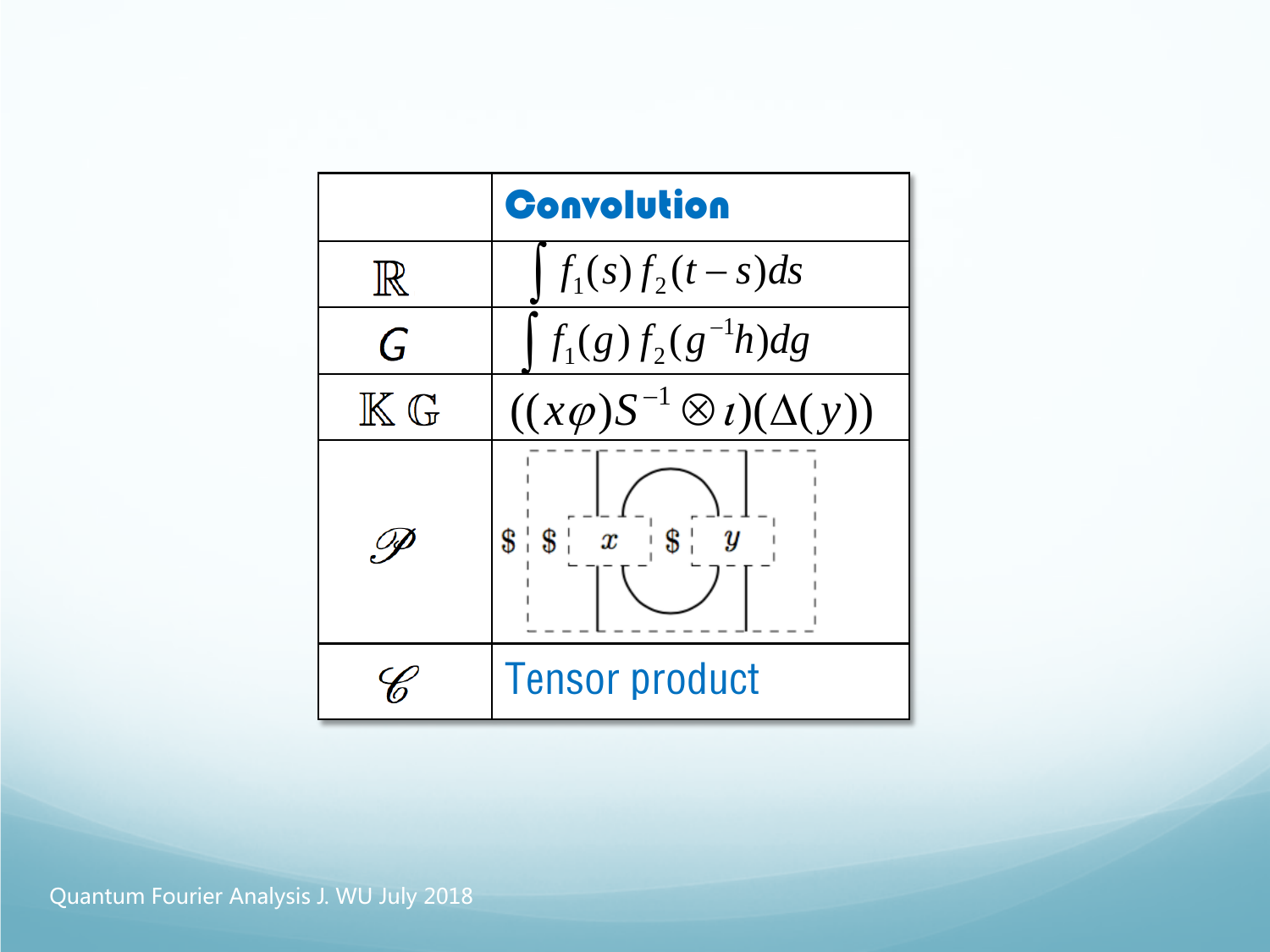| $\mathbb R$    | Standard<br>Gaussian<br>Function |                              | Gaussian<br>Function                   |
|----------------|----------------------------------|------------------------------|----------------------------------------|
| G              | Subgroup                         | Coset                        | <b>Translation &amp;</b><br>modulation |
| $\mathbb{K}$ G | Group-like<br>projection         | Left (right)<br><b>Shift</b> | Bi-shift                               |
| .P             | biprojection                     | Left (right)<br><b>Shift</b> | <b>Bi-shift</b>                        |
| C              | Fusion<br>subcategory            | Left (right)<br>shift        | Bi-shift                               |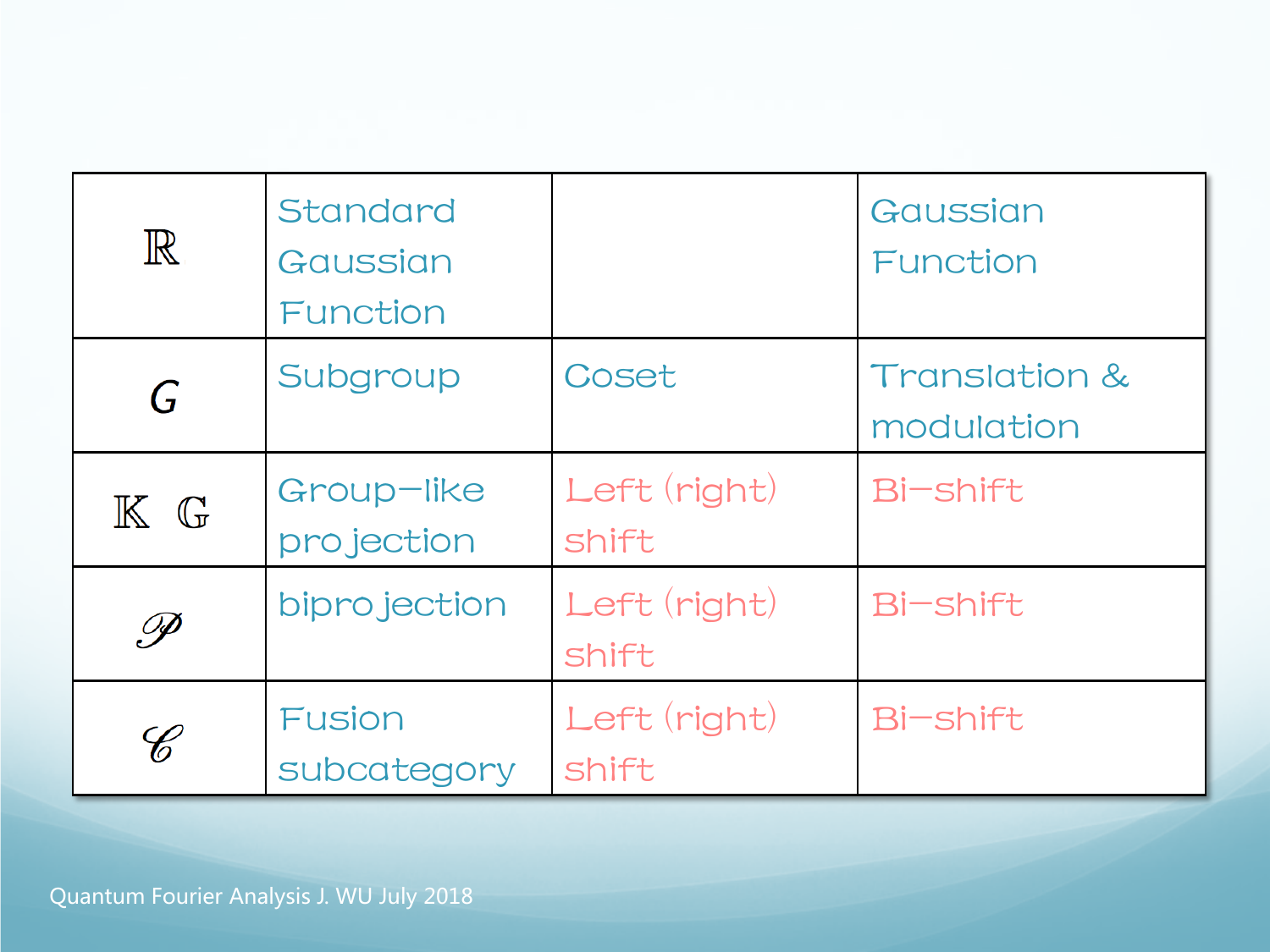|                             | <b>Hausdorff-Young inequality</b>                   |  |
|-----------------------------|-----------------------------------------------------|--|
| $\mathbb{R}$                | Babenko 1961, Beckner 1975,<br>Christ 2014          |  |
| G                           | Kunze 1958, Russo 1974,<br>Fournier 1977, Terp 1981 |  |
| $\mathbb{K}$ G              | Cooney 2012                                         |  |
| $\mathscr{O}_{\mathcal{F}}$ | Jiang-Liu-W 2016, 2018                              |  |
|                             | Liu-W 2018                                          |  |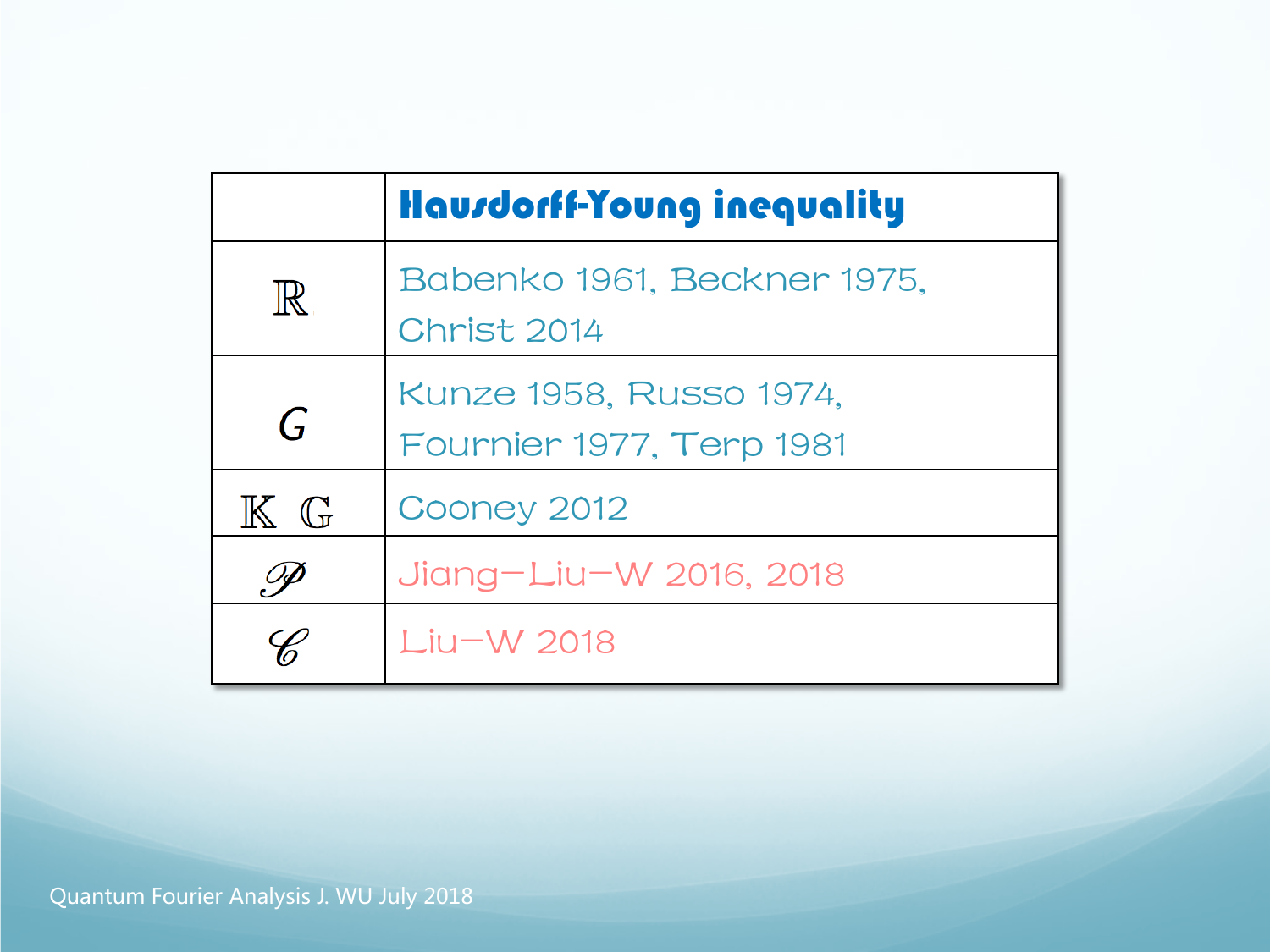#### The Norm of Fourier Transform for Subfactors



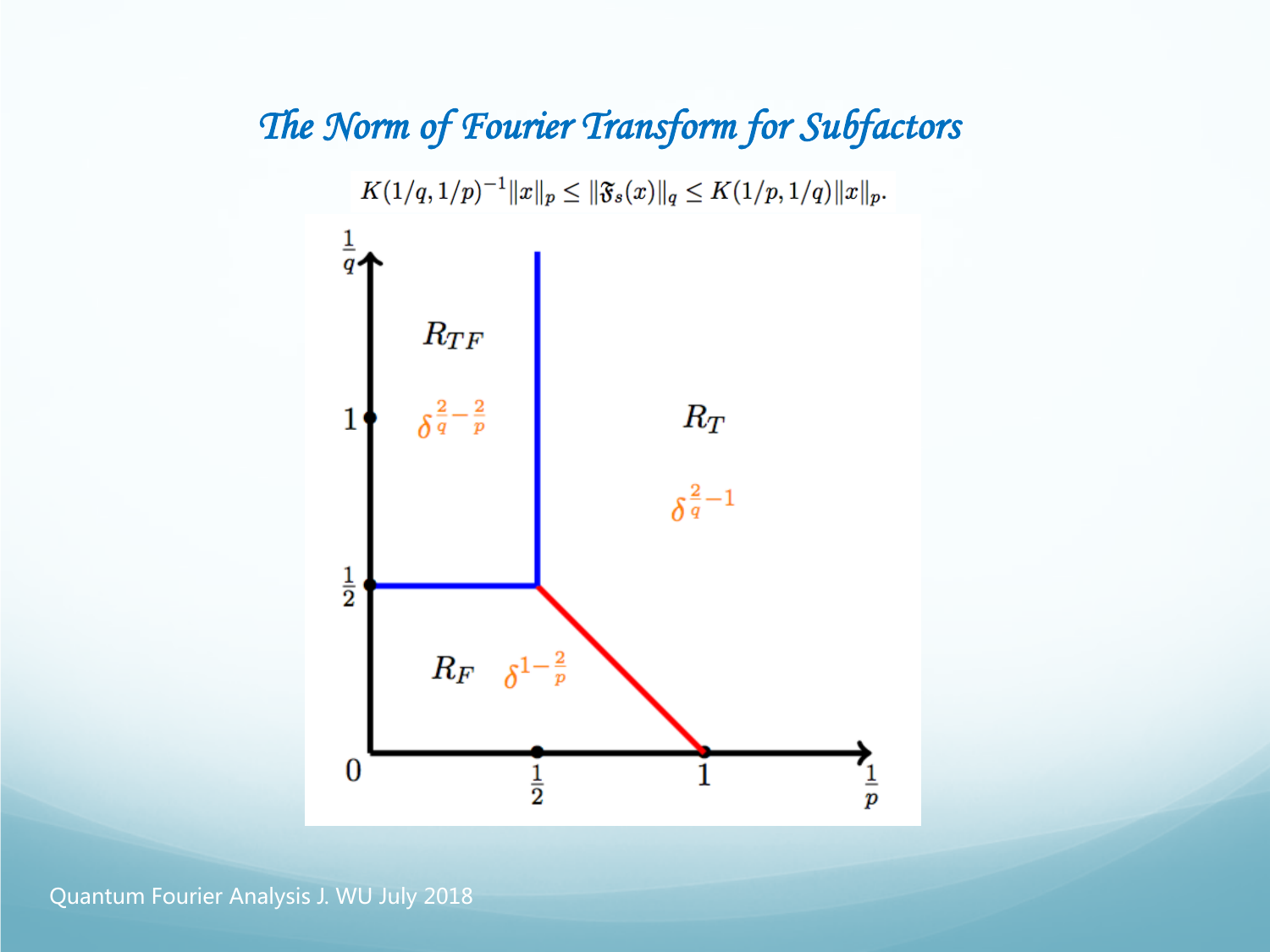| Regions                              | Extremizers                                |
|--------------------------------------|--------------------------------------------|
| $1/p+1/q>1, 1/p>1/2$                 | trace-one projections                      |
| $1/p+1/q=1, 1/2<1/p<1$               | bi-shifts of biprojections                 |
| $1/p = 1, 1/q = 0$                   | extremal elements                          |
| $1/p = 1/2, 1/q = 1/2$               | $\mathscr{P}_{2,\pm}$                      |
| $1/p+1/q < 1, 0 < 1/q < 1/2$         | Fourier transform of trace-one projections |
| $\overline{1/q} = 0, 0 \leq 1/p < 1$ | extremal unitary elements                  |
| $1/q = 1/2, 0 \leq 1/p < 1/2$        | unitary elements                           |
| $1/q > 1/2, 1/p = 1/2$               | Fourier transform of unitary elements      |
| 1/q > 1/2, 1/p < 1/2                 | biunitary elements if exist                |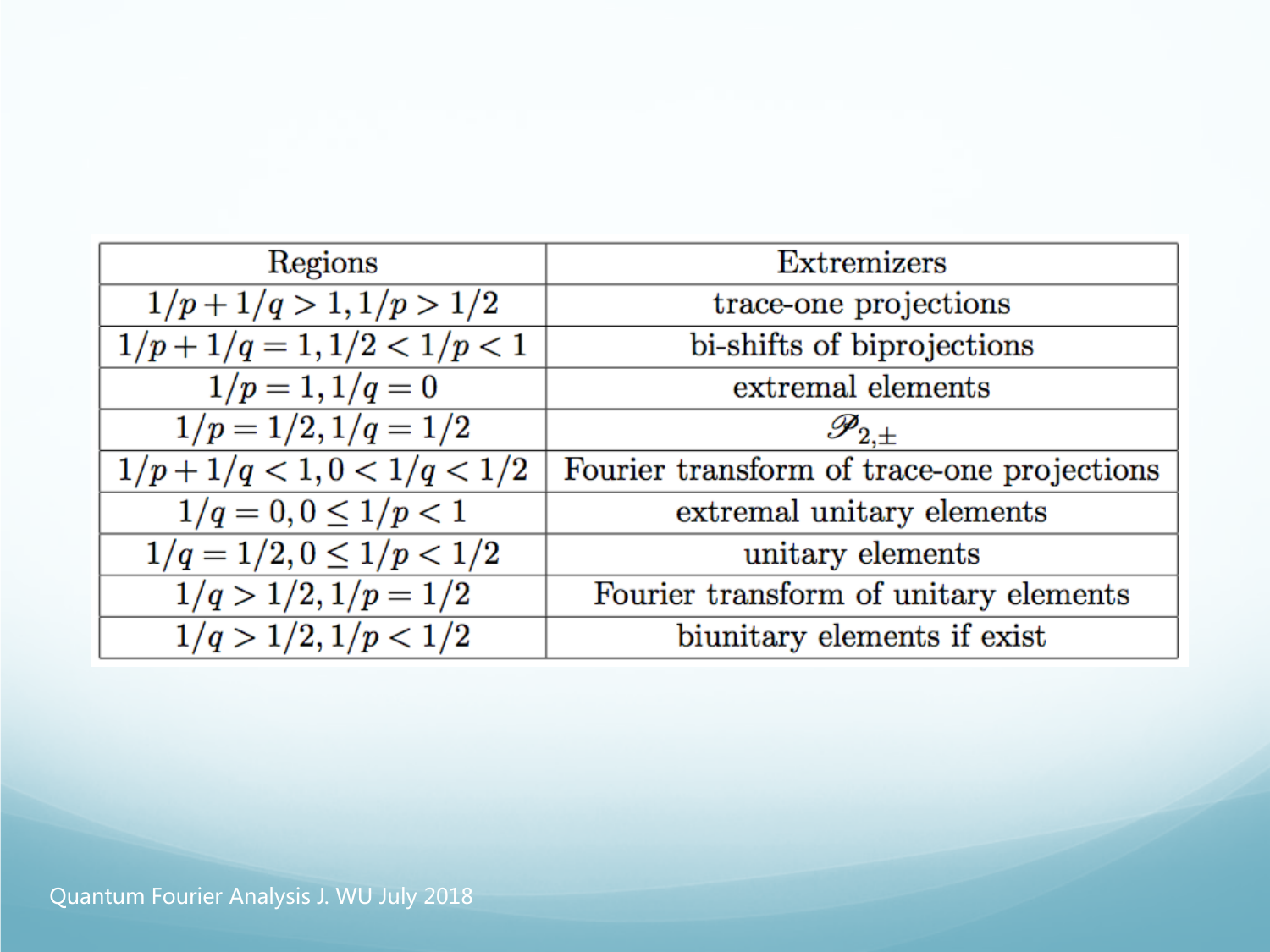|                | Young' sinequality                        |  |
|----------------|-------------------------------------------|--|
| $\mathbb{R}$   | Young 1912, Babenko 1961,<br>Beckner 1975 |  |
| $\mathsf{G}$   | Klein-Russo 1978                          |  |
| $\mathbb{K}$ G | Liu-W-Wang 2017                           |  |
| ŎΦ             | Jiang-Liu-W 2016, 2018                    |  |
|                | Liu-W 2018                                |  |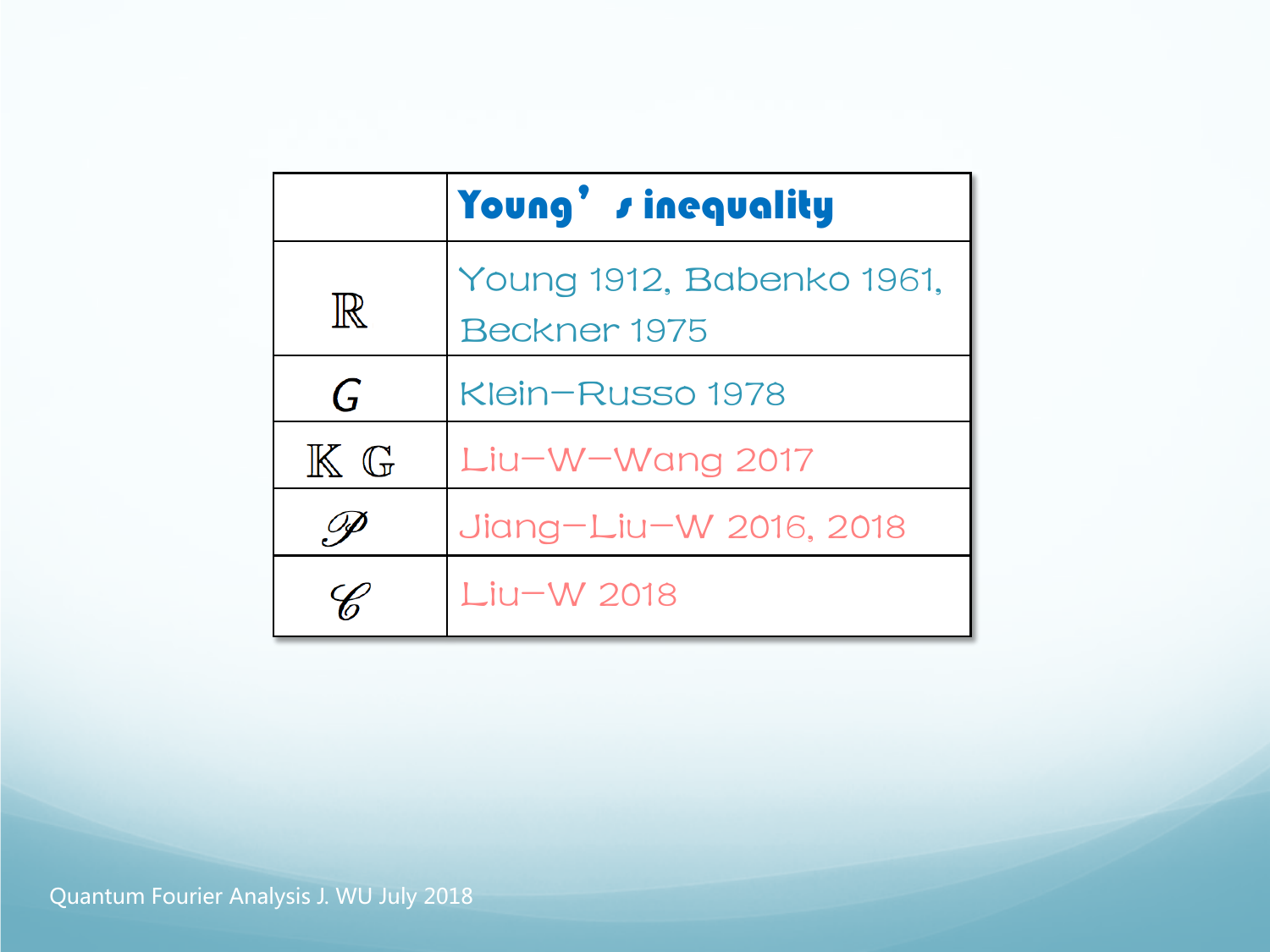## The Norm of Convolution for Subfactors

$$
r \ge 1
$$
\n
$$
||x * y||_r \le \begin{cases} \n\delta^{1 + \frac{2}{r} - (\frac{2}{p} + \frac{2}{q})} ||x||_p ||y||_q & p, q \ge 1, \frac{1}{p} + \frac{1}{q} \ge 1, \frac{1}{p} + \frac{1}{q} < 1 + \frac{1}{r} \text{ or } \\ \n\delta^{\frac{2}{r} - \frac{2}{p}} ||x||_p ||y||_q & 0 < q < 1, r < p, \\ \n\delta^{\frac{2}{r} - \frac{2}{q}} ||x||_p ||y||_q & 0 < p < 1, r < q, \\ \n\delta^{-1} ||x||_p ||y||_q & 0 < p < 1, r < q, \\ \n\delta^{-1} ||x||_p ||y||_q & \text{otherwise} \n\end{cases}
$$

 $0 < r < 1$ 

$$
||x*y||_r\leq\left\{\begin{array}{ll}\delta^{\frac{1+\frac{2}{r}-(\frac{2}{p}+\frac{2}{q})}\|x\|_p\|y\|_q & p,q\geq 1\\\delta^{\frac{2}{r}-\frac{2}{p}}\|x\|_p\|y\|_q & 0
$$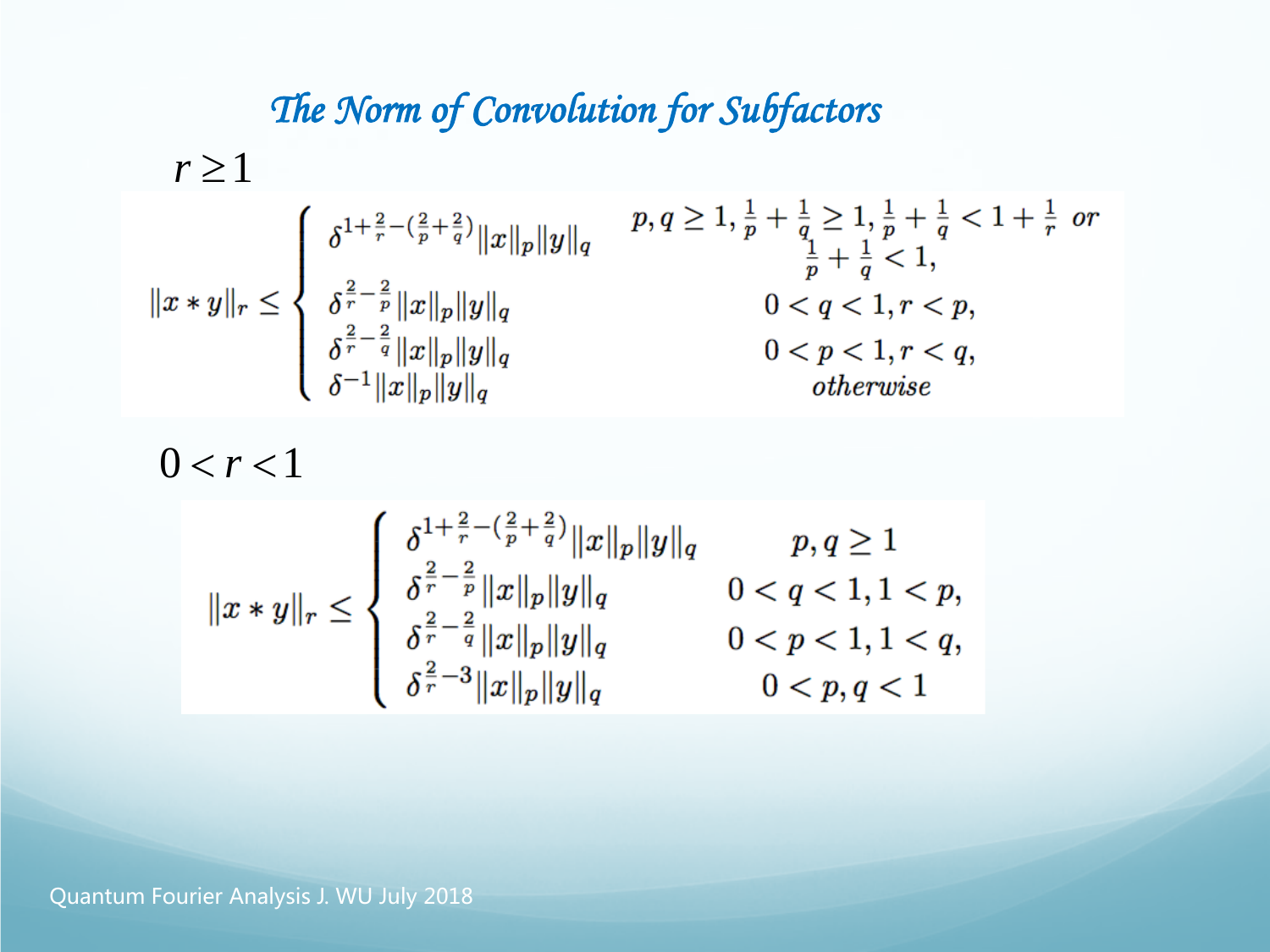# Uncertainty Principles

|               | Donoho-Stark<br><b>Uncertainty Principle</b>             | Hirschman-Beckner<br>uncertainty principle | Hardy's<br>uncertainty<br>principle | Renyi<br>uncertainty<br>principle                 |
|---------------|----------------------------------------------------------|--------------------------------------------|-------------------------------------|---------------------------------------------------|
| $\mathbb R$   |                                                          | Hirschman 1957<br><b>Beckner 1975</b>      | <b>Hardy 1933</b>                   |                                                   |
|               | Donoho-Stark 1989<br>Smith 1990<br>Ozaydm-Przebinda 2004 | Ozaydm-Przebinda 2004                      | Jiang-Liu-W 2016<br>Liu-W 2017      | Gilbert-<br>Rzeszotnik 2010<br>Madiman-Xu<br>2016 |
| $\mathbb K$   | Crann-Kalantar 2014<br>Liu-W 2017                        | Crann-Kalantar 2014<br>Liu-W 2017          | Liu-W 2017                          |                                                   |
| $\mathbb{G}$  | Jiang-Liu-W 2018                                         | Jiang-Liu-W 2018                           | Jiang-Liu-W 2018                    |                                                   |
| $\mathscr{P}$ | Jiang-Liu-W 2016                                         | Jiang-Liu-W 2016                           | Jiang-Liu-W 2016                    | Liu-W 2018                                        |
| C             | Liu-W 2018                                               | Liu-W 2018                                 | Liu-W 2018                          | Liu-W 2018                                        |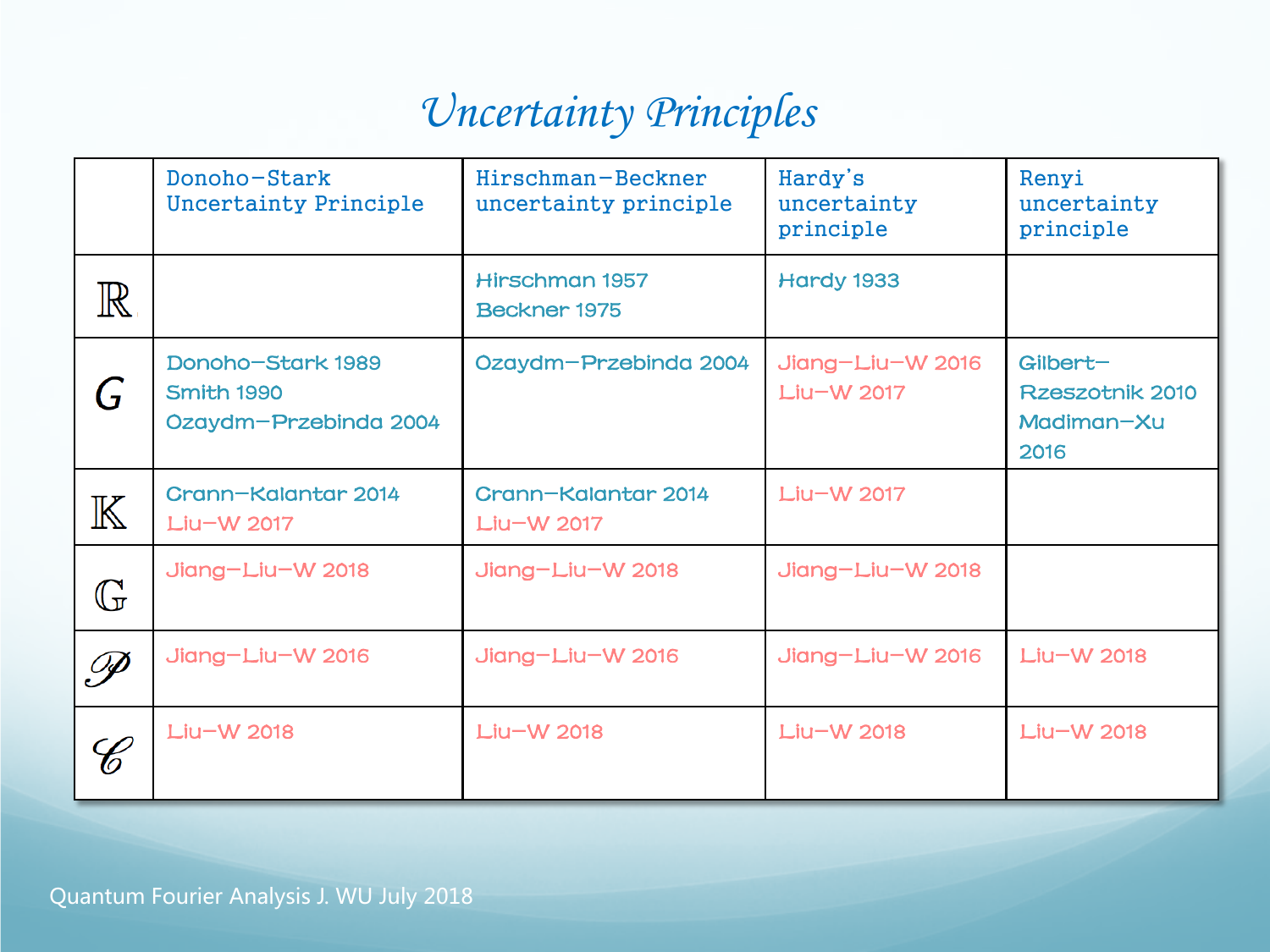|              | <b>Sum-ret Theorem</b> |
|--------------|------------------------|
| G            | Tao-Vu 2006            |
| $\mathbb{K}$ | Liu-W 2017             |
|              | Jiang-Liu-W 2018       |
|              | Liu-W 2018             |

WE NEED IT TO CHARACTERIZE THE EXTREMIZERS OF YOUNG'S INEQUALITY !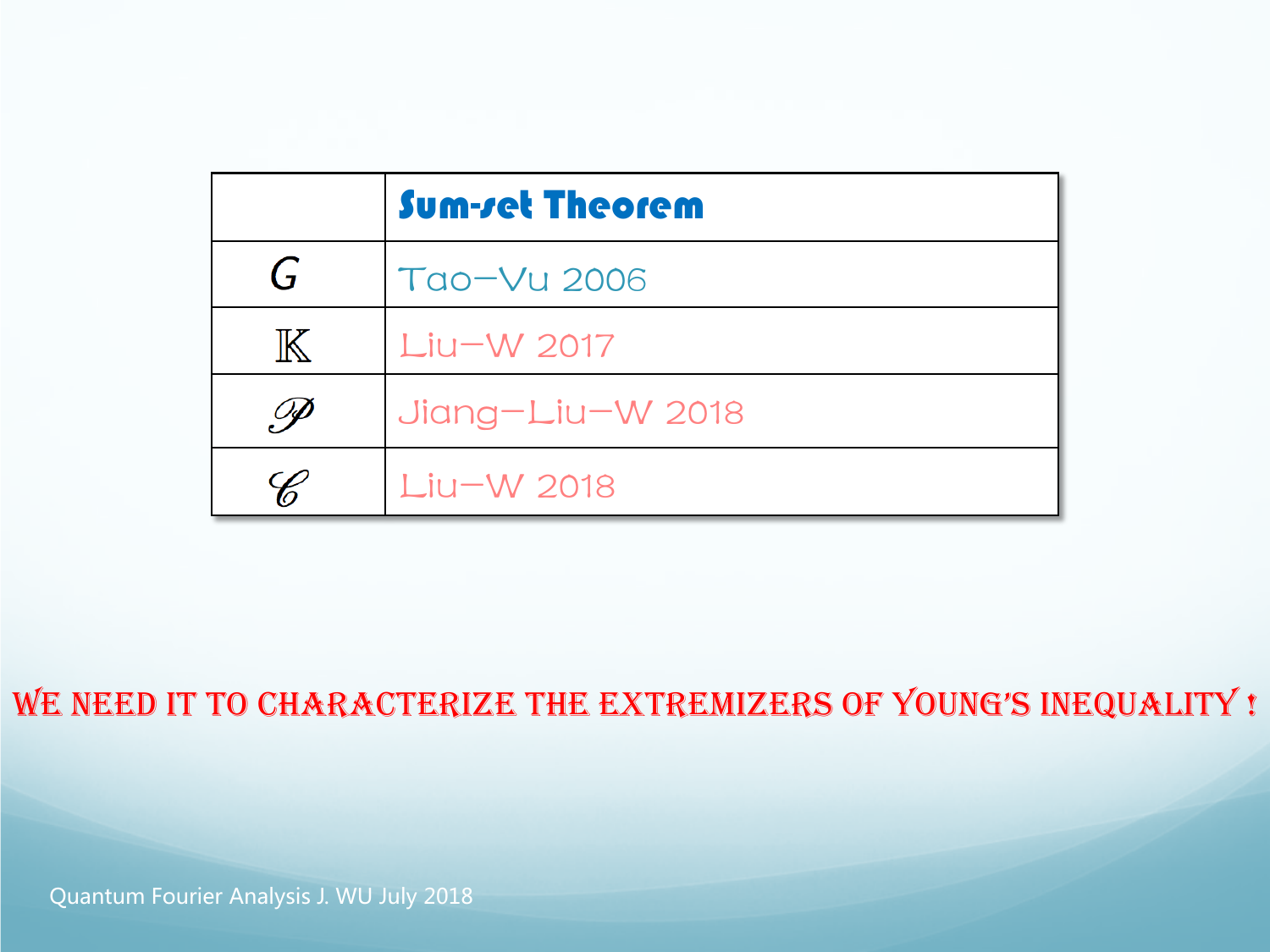# Work in Progress ………………

#### SUGGESTED BY QUANHUA XU!

|              | <b>Brascamp-lieb inequality</b>                                                                                                              |
|--------------|----------------------------------------------------------------------------------------------------------------------------------------------|
| $\mathbb{R}$ | Brascamp-Lieb 1976<br><b>Lieb 1990</b><br><b>Ball 1989</b><br><b>Barthe 1998</b><br>Carlen-Lieb-Loss 2004<br>Bennett-Carbery-Christ-Tao 2008 |
|              |                                                                                                                                              |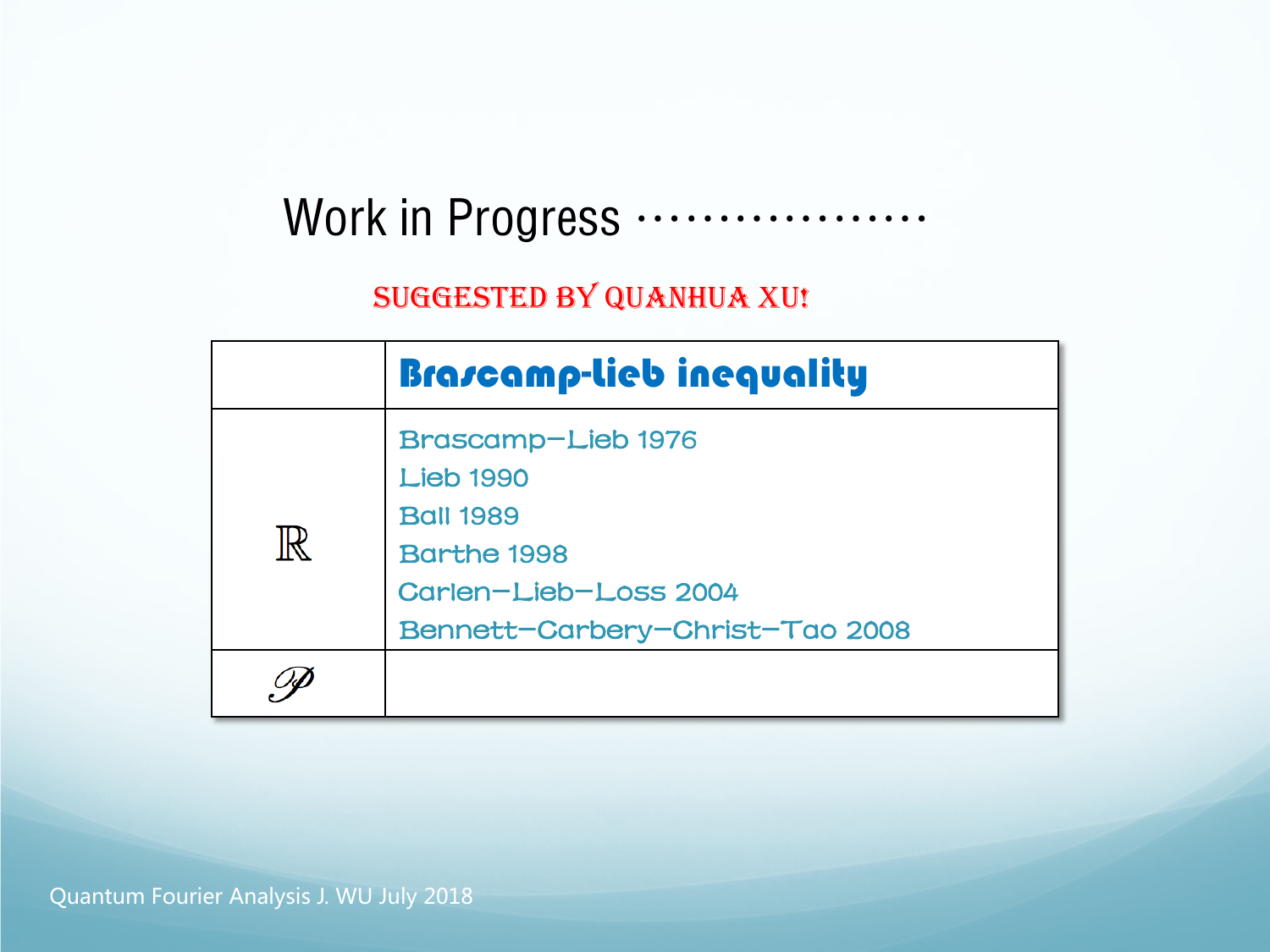# Partial Results

$$
\left\| \prod_{1 \leq j \leq m} x_j \right\|_1 \leq \left\{ \left. \frac{\prod_{1 \leq j \leq m} \|x_j\|_{p_j}, \sum_{1 \leq j \leq m} \frac{1}{p_j} \geq 1, \sum_{1 \leq j \leq m} \frac{1}{p_j} \geq 1, \sum_{1 \leq j \leq m} \frac{1}{p_j} \geq 1, \sum_{1 \leq j \leq m} \frac{1}{p_j} < 1. \right\}
$$

$$
\left\| \mathfrak{F}_{s} \left( \prod_{1 \leq j \leq m} x_{j} \right) \right\|_{1} = \left\{ \left. \frac{\delta \prod_{1 \leq j \leq m} \|x_{j}\|_{p_{j}}}{\delta^{2-2 \sum_{1 \leq j \leq m} \frac{1}{p_{j}}} \prod_{1 \leq j \leq m} \|x_{j}\|_{p_{j}} \right. \sum_{1 \leq j \leq m} \frac{1}{p_{j}} \geq \frac{1}{2} \right\}
$$

$$
\|x_2\mathfrak{F}_s(x_1)\|_1 \leq \left\{\begin{array}{ll} \delta^{1-\frac{2}{p_1}}\|x_1\|_{p_1}\|x_2\|_{p_2} & 1 \leq p_1 \leq 2, 0 < p_2 < p_1 \ \text{ or } p_1 \geq 2, 0 < p_2 < 2 \\ \delta^{1-\frac{2}{p_2}}\|x_1\|_{p_1}\|x_2\|_{p_2} & 1 \leq p_1 \leq 2, p_2 \geq p_1 \ \text{ or } p_1 < 1, p_2 > 1 \\ \delta^{2-\frac{2}{p_1}-\frac{2}{p_2}}\|x_1\|_{p_1}\|x_2\|_{p_2} & p_1 \geq 2, p_2 \geq 2 \\ \delta^{-1}\|x_1\|_{p_1}\|x_2\|_{p_2} & 0 < p_1 < 1, 0 < p_2 < 1. \end{array} \right.
$$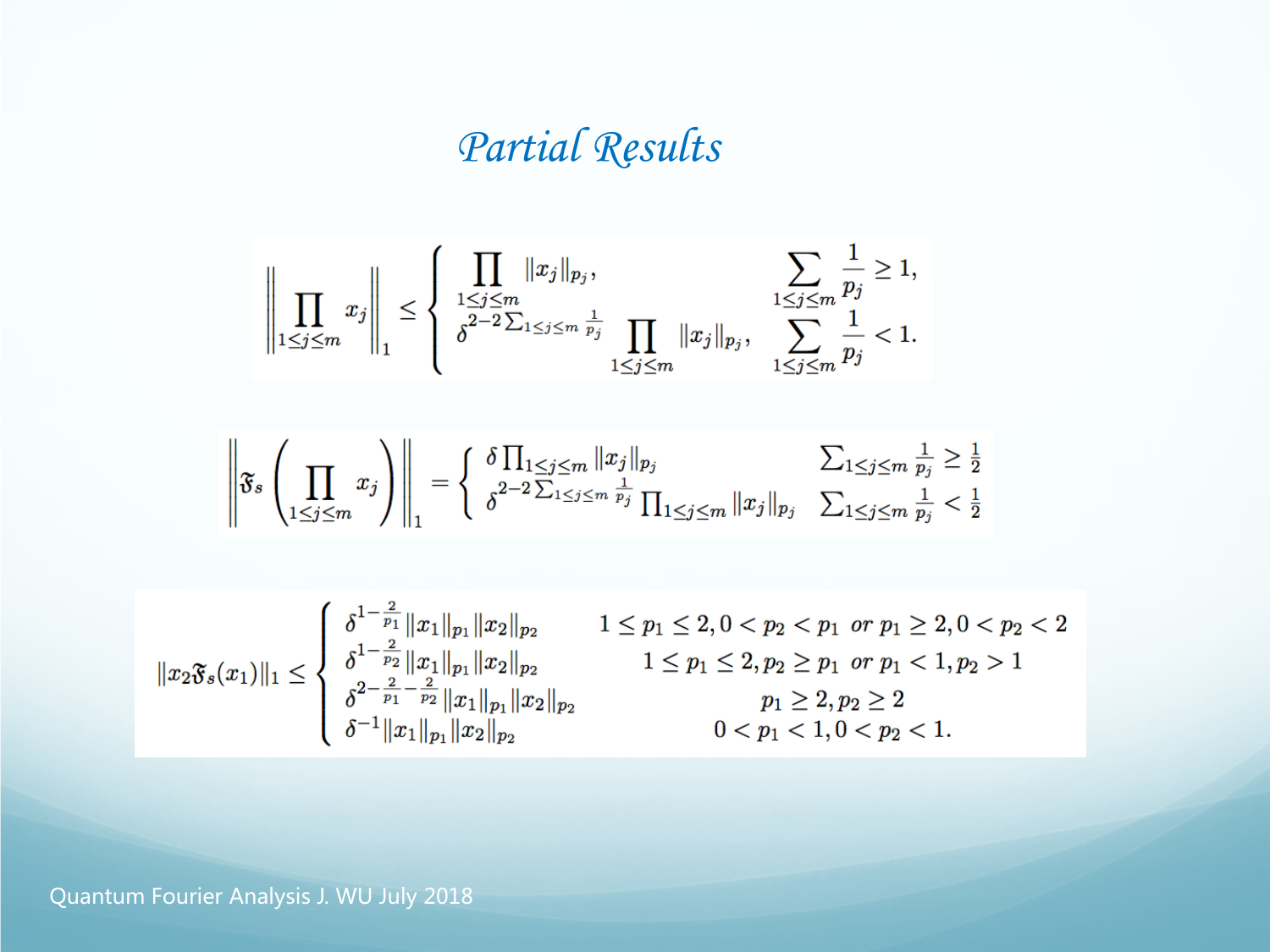# Partial Results

$$
\|(x_1 * x_2)x_3\|_1 \le \begin{cases} \delta^{3-2(\frac{1}{p_1} + \frac{1}{p_2} + \frac{1}{p_3})} \|x_1\|_{p_1} \|x_2\|_{p_2} \|x_3\|_{p_3} & p_1, p_2 \ge 1, \frac{1}{p_1} + \frac{1}{p_2} \ge 1, \frac{1}{p_1} + \frac{1}{p_2} + \frac{1}{p_3} < 2 \text{ or } \\ \delta^{1-\frac{2}{p_1}-\frac{2}{p_2}} \|x_1\|_{p_1} \|x_2\|_{p_2} \|x_3\|_{p_3} & 0 < p_3 < 1, \frac{1}{p_1} + \frac{1}{p_2} < 1, \\ \delta^{1-\frac{2}{p_1}-\frac{2}{p_3}} \|x_1\|_{p_1} \|x_2\|_{p_2} \|x_3\|_{p_3} & 0 < p_2 < 1, \frac{1}{p_1} + \frac{1}{p_3} < 1, \\ \delta^{1-\frac{2}{p_2}-\frac{2}{p_3}} \|x_1\|_{p_1} \|x_2\|_{p_2} \|x_3\|_{p_3} & 0 < p_1 < 1, \frac{1}{p_1} + \frac{1}{p_3} < 1, \\ \delta^{-1} \|x_1\|_{p_1} \|x_2\|_{p_2} \|x_3\|_{p_3} & 0 < p_1 < 1, \frac{1}{p_2} + \frac{1}{p_3} < 1, \\ \text{otherwise} & \end{cases}
$$

…………………………………………………….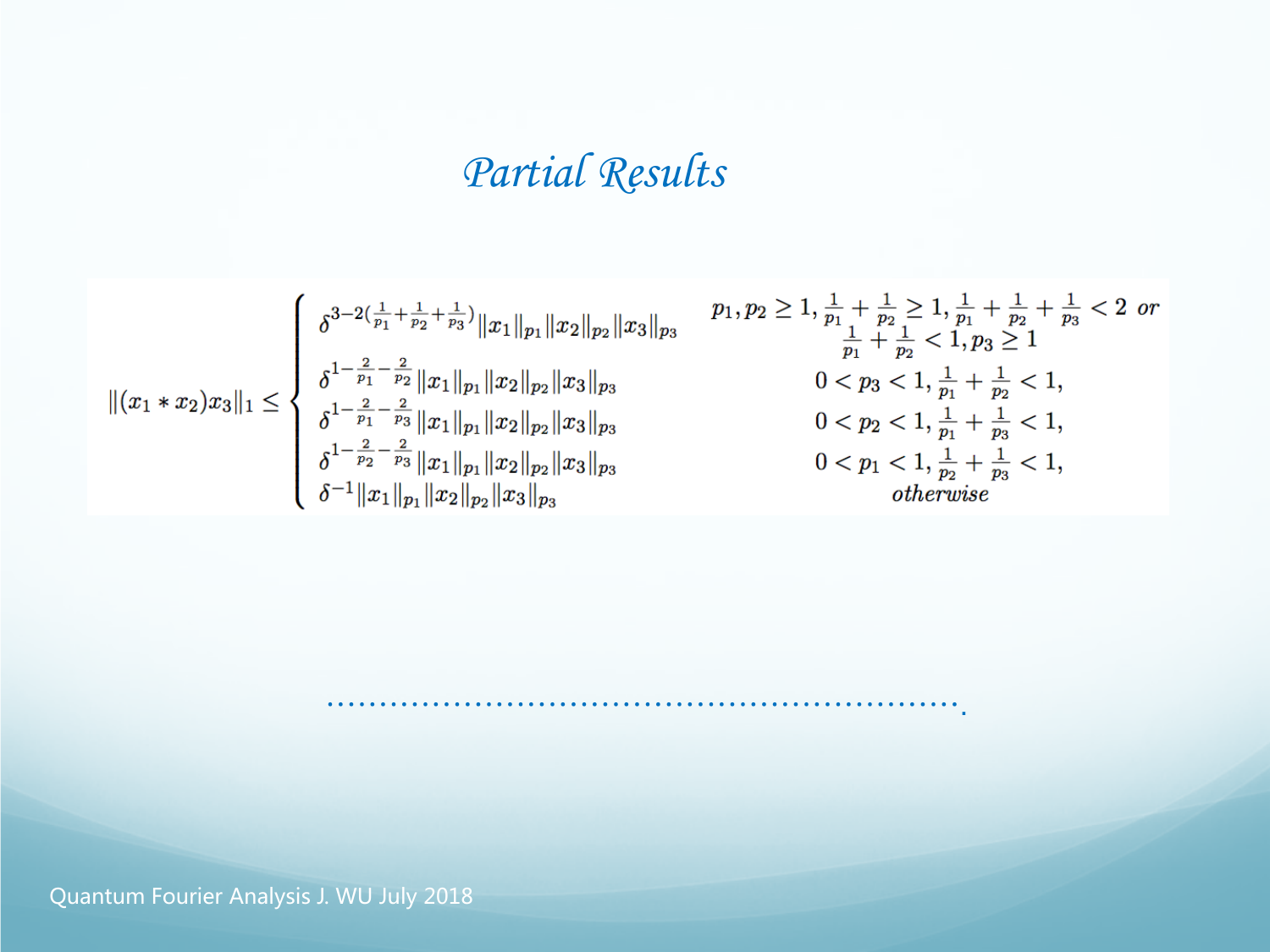### **QUESTIONS**

| $\boldsymbol{\mathcal{I}}$ | Is there any way to generalize subfactors and locally compact<br>quantum groups?                         |
|----------------------------|----------------------------------------------------------------------------------------------------------|
| $\overline{2}$             | Do we have "Sum-set Theorem" for locally compact quantum<br>groups?                                      |
| $\overline{\mathbf{3}}$    | Can we characterize the extremizers of Hausdorff-Young<br>inequality for locally compact quantum groups? |
| $\overline{4}$             | Can we characterize the extremizers of Young' sinequality for<br>locally compact quantum groups?         |
| $\sqrt{2}$                 | Can we characterize the norm of Fourier transform for compact<br>(discrete) quantum groups?              |
| 6                          | Can we formulate the Brascamp-Lieb inequality for locally<br>compact quantum groups?                     |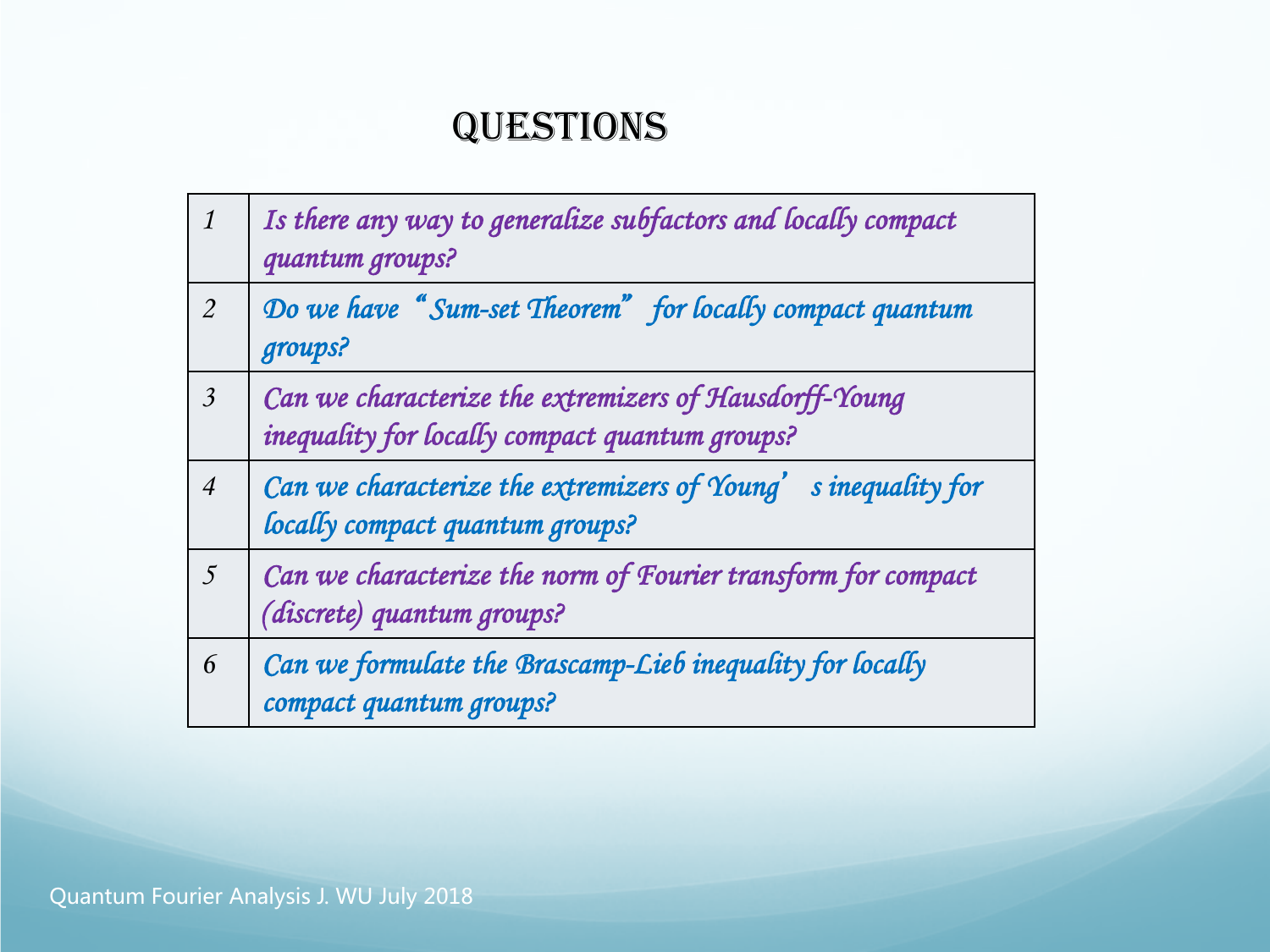### **QUESTIONS**

| $\overline{7}$ | Can we characterize the minimizers of uncertainty principles for n-<br>box spaces?                         |
|----------------|------------------------------------------------------------------------------------------------------------|
| 8              | Can we describe the extremizers of Hausdorff-Young inequality<br>and Young' s inequality for n-box spaces? |
| 9              | Can we formulate the reverse Brascamp-Lieb inequality for<br>subfactors?                                   |
| 10             | Can we find the Brascamp-Lieb constants for the inequalities?                                              |
| 11             | If an element is almost a biprojection, is it close to a biprojection?                                     |
| 12             | Can we give a sharp Hausdorff-Young inequality for subfactors<br>depending on the distance to the element? |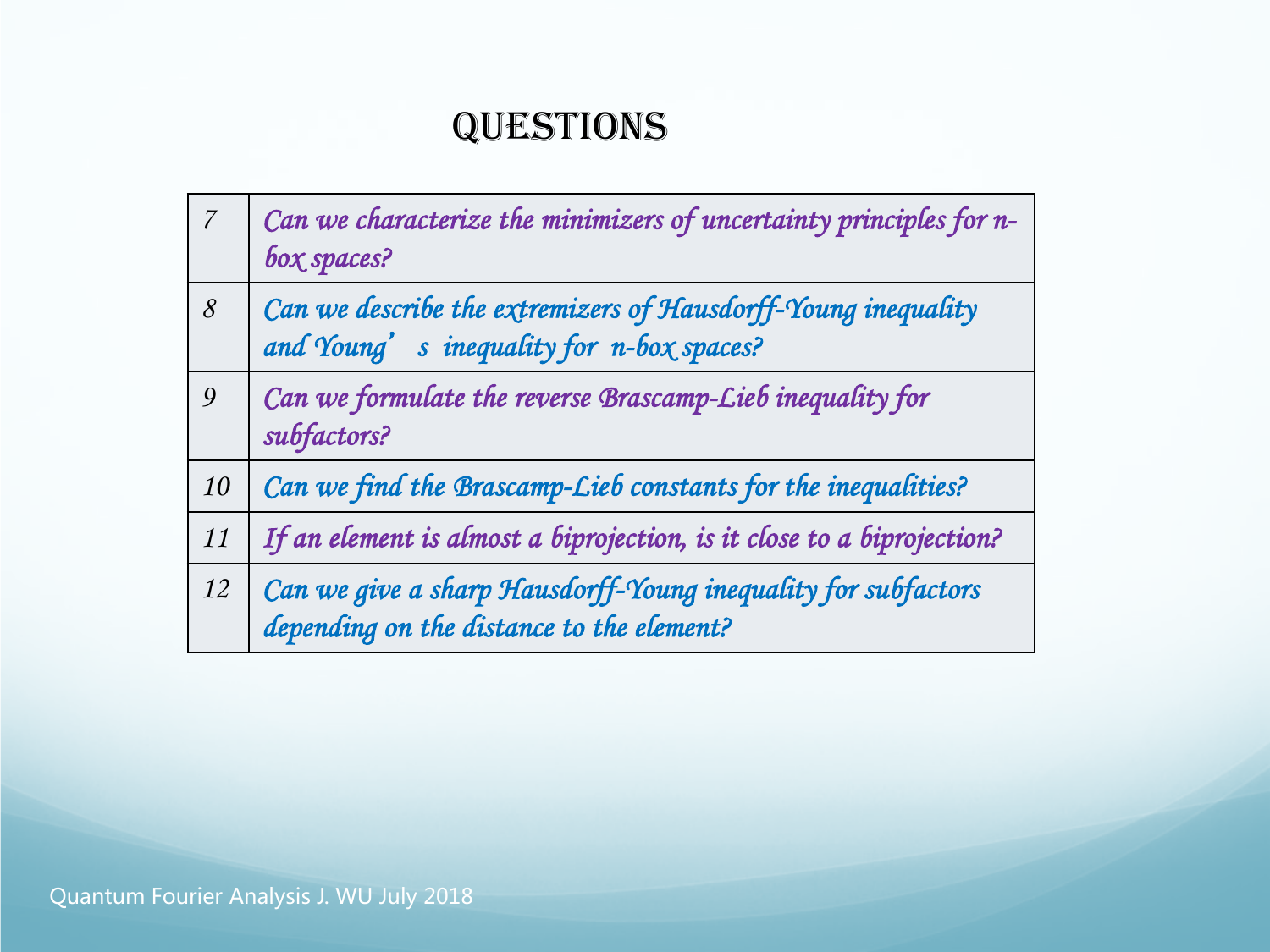### **QUESTIONS**

| 13 | Can we construct bi-shifts of biprojections for given subfactors?         |
|----|---------------------------------------------------------------------------|
| 14 | Do we have Hausdorff-Young inequality for infinite index<br>subfactors?   |
| 15 | Do we have Young' s inequality for infinite index subfactors?             |
| 16 | Do we have uncertainty principles for infinite index subfactors?          |
| 17 | Can we establish additive combinatorics for modular tensor<br>categories? |
| 18 | How can we apply the analysis results to quantum information?             |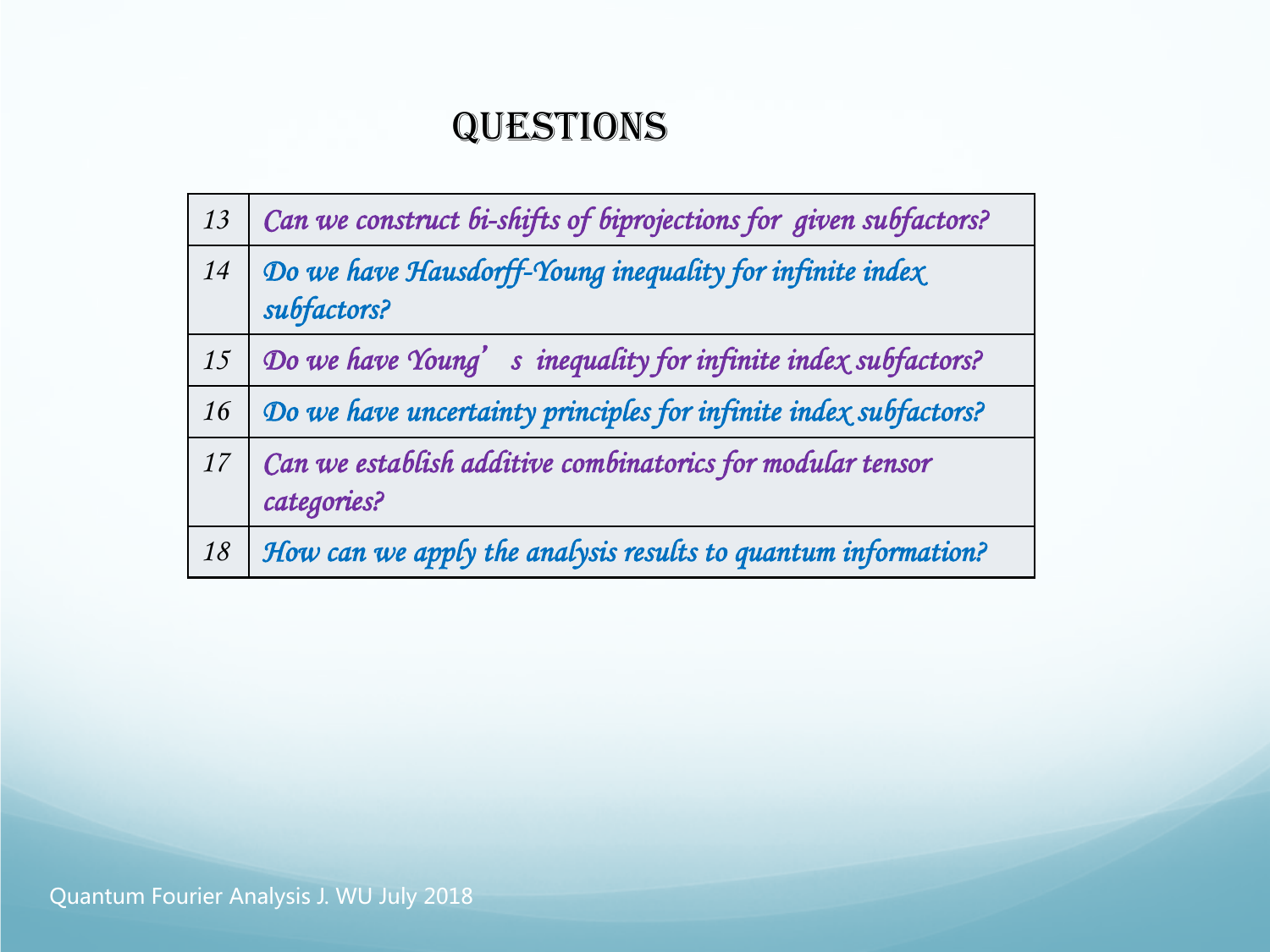

Quantum Fourier analysis